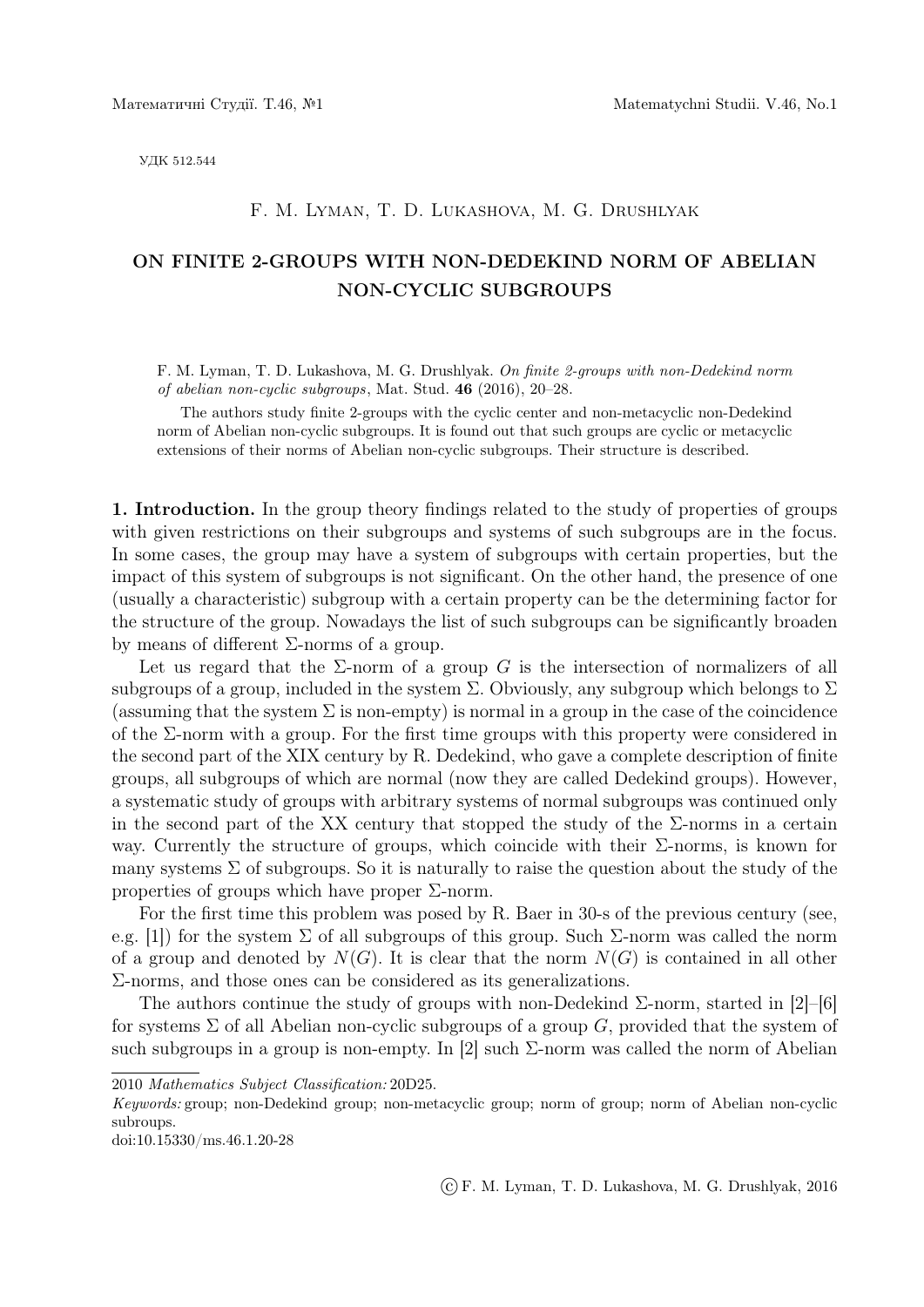non-cyclic subgroups and denoted by  $N_G^A$ . If  $G = N_G^A$ , then all Abelian non-cyclic subgroups are normal in *G*. Periodic non-Abelian groups with this property were studied in [7] and were called  $\overline{HA}$ -groups (or  $\overline{HA}$ <sub>*p*</sub>-groups in the case of *p*-groups).

In [3]–[4] the authors specified infinite locally finite *p*-groups with non-Dedekind norm of Abelian non-cyclic subgroups. It was found out that all such groups are finite extensions of a quasicyclic subgroup and such groups are  $\overline{HA}_p$ -groups in the case of  $p\neq 2$  or in the case of the infinite norm  $N_G^A$ .

Finite *p*-groups ( $p \neq 2$ ) with non-Dedekind norm of Abelian non-cyclic subgroups were described in [5]. A complete characterization of finite 2-groups with the non-cyclic center and non-Dedekind norm of Abelian non-cyclic subgroups was given in [6].

The purpose of this paper is to study finite 2-groups with the cyclic center and nonmetacyclic non-Dedekind norm  $N_G^A$  of Abelian non-cyclic subgroups. It is found out that such groups are cyclic or metacyclic extensions of their norms of Abelian non-cyclic subgroups and their structure is described.

This article uses the following notations:

- *E* the indentity subgroup;
- $Z(G)$  the center of a group  $G$ ;
- *• G′* the derived subgroup of a group *G*;
- $A \lambda B$  the semidirect product of subgroups *A* and *B*;
- $\omega_m(G)$  the subgroup, which is generated by all elements, which order does not exceed  $2<sup>m</sup>$ , of a group *G*. In particular,  $\omega_1(G)=\omega(G)$  is the lower layer of a group *G*. It is the subgroup which is generated by all elements of order 2 of a group *G*.

#### 2. Preliminary results. The next statement is actively used in the further research.

**Proposition 1** (Theorem 1 [7])). *Every finite non-metacyclic non-Hamiltonian*  $\overline{HA}_2$ -group *is a group of one of the following types:*

- 1.  $G = (\langle a \rangle \times \langle b \rangle) \setminus \langle c \rangle$ , where  $|a| = 2^n$ ,  $n \ge 2$ ,  $|b| = |c| = 2$ ,  $[a, b] = [a, c] = 1$ ,  $[b, c] =$  $a^{2^{n-1}};$
- 2.  $G = (H \times \langle b \rangle) \setminus \langle c \rangle$ , where  $H = \langle h_1, h_2 \rangle$ ,  $|h_1| = |h_2| = 4$ ,  $h_1^2 = h_2^2 = [h_1, h_2]$ ,  $|b| = |c| =$ 2,  $[H, \langle b \rangle] = [H, \langle c \rangle] = E$ ,  $[b, c] = h_1^2$ ;
- 3.  $G = (\langle a \rangle \times \langle b \rangle) \langle c \rangle$ , where  $|a| = |b| = |c| = 4$ ,  $c^2 = a^2b^2$ ,  $[c, b] = c^2$ ,  $[c, a] = a^2$ ;
- 4.  $G = (\langle a \rangle \times \langle b \rangle) \langle c \rangle \langle d \rangle$ , where  $|a| = |b| = |c| = |d| = 4$ ,  $c^2 = d^2 = a^2b^2$ ,  $[a, c] = [d, c] =$  $a^2$ ,  $[b, d] = b^2$ ,  $[c, b] = [d, a] = c^2$ ;
- *5.*  $G = H \times \langle c \rangle$ , where *H* is a quaternion group,  $|c| = 2^n$ ,  $n \geq 2$ ;
- *6.*  $G = H \times Q$ , where *H* and *Q* are quaternion groups;
- 7.  $G = (H \times \langle b \rangle) \langle c \rangle$ , where  $H = \langle h_1, h_2 \rangle$ ,  $|h_1| = |h_2| = |b| = |c| = 4$ ,  $h_1^2 = h_2^2 = [h_1, h_2]$ ,  $c^2 = b^2h_1^2$ ,  $[b, c] = b^2$ ,  $[H, \langle b \rangle] = [H, \langle c \rangle] = E$ ;
- 8.  $G = \langle c \rangle \setminus H$ , where  $H = \langle h_1, h_2 \rangle$ ,  $|h_1| = |h_2| = 4$ ,  $h_1^2 = h_2^2 = [h_1, h_2]$ ,  $|c| = 2^n > 2$ ,  $[c, h_1] = c^{2^{n-1}}, [c, h_2] = 1;$
- 9.  $G = (H \times \langle a \rangle) \langle b \rangle$ , where  $H = \langle h_1, h_2 \rangle$ ,  $|h_1| = |h_2| = 4$ ,  $|a| = 2$ ,  $|b| = 8$ ,  $h_1^2 = h_2^2 =$  $[h_1, h_2] = [a, b], b^2 = h_1, [h_2, b] = a.$

The following result directly follows from Proposition 1.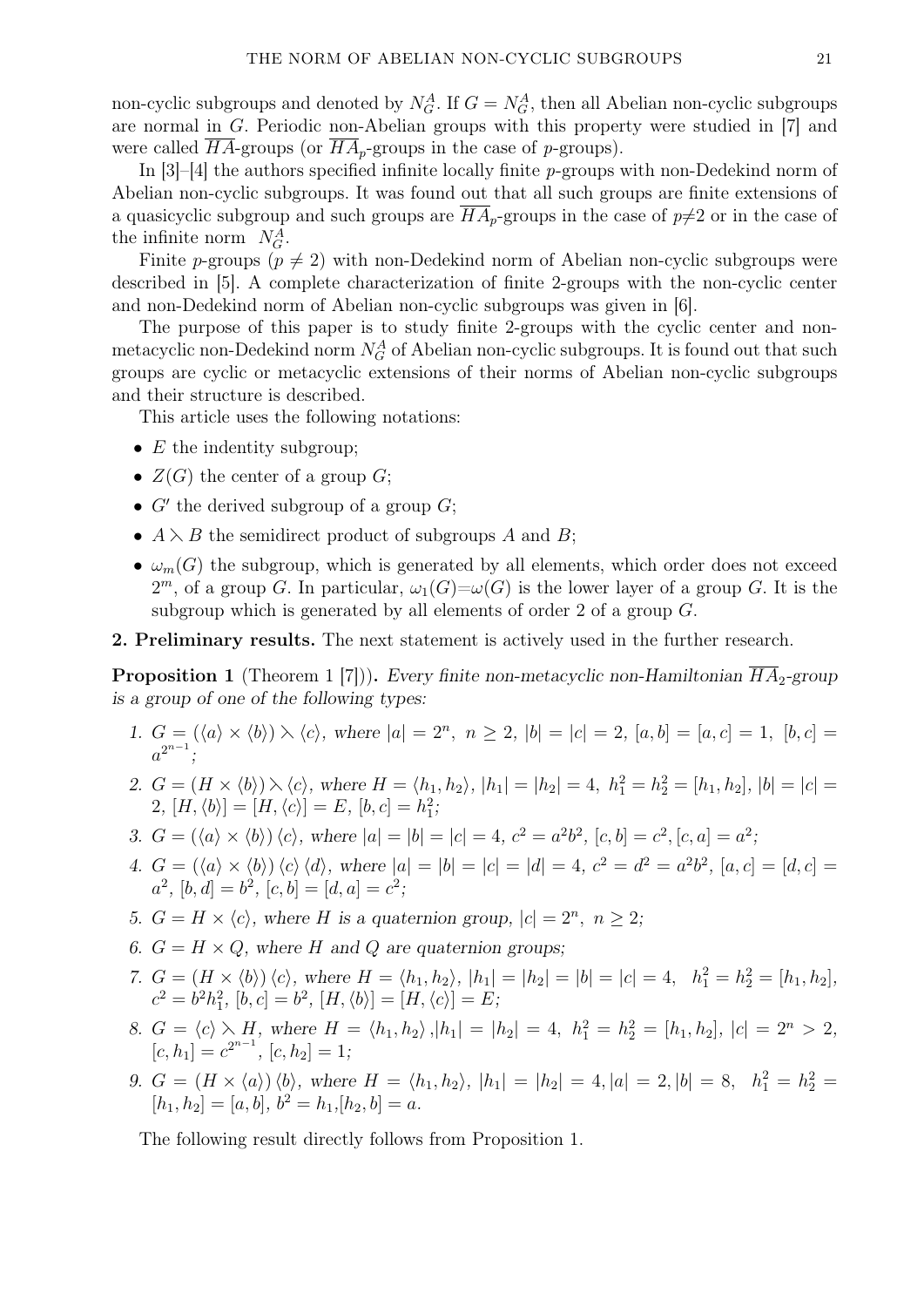Corollary 1. *Let G be a finite 2-group with the cyclic center and non-metacyclic non-Dedekind norm*  $N_G^A$  *of Abelian non-cyclic subgroups. If*  $G = N_G^A$ *, then G is a group of one of the types (1), (2), (9) of Proposition 1.*

**Lemma 1** ([5]). Let *G* be a locally finite 2-group with non-Dedekind norm  $N_G^A$  of Abelian *non-cyclic subgroup. If the center*  $Z(N_G^A)$  *is cyclic, then the central involution a is in every cyclic subgroup of composite order of a group G.*

**Lemma 2.** If the norm  $N_G^A$  of Abelian non-cyclic subgroups of a finite 2-group  $G$  is non-*Dedekind and its lower layer*  $\omega(N_G^A)$  *is an elementary Abelian subgroup of order 4, then*  $N_G^A$ *contains all involutions of a group G* and  $\omega(N_G^A) = \omega(G)$ *.* 

*Proof.* Let a group *G* and its norm  $N_G^A$  of Abelian non-cyclic subgroups satisfy the conditions of the lemma. Then  $N_G^A$  is a group of one of the types  $(3)-(9)$  of Proposition 1. By the condition  $\omega(N_G^A) \triangleleft N_G^A$  and the fact, that the subgroup  $\omega(N_G^A)$  is characteristic in  $N_G^A$ , we have  $\omega(N_G^A) \triangleleft G$  and  $\omega(N_G^A) \cap Z(G) \neq E$ . Let  $\omega(N_G^A) = \langle a_1 \rangle \times \langle a_2 \rangle$ , where  $|a_1| = |a_2| = 2$ ,  $a_1 \in Z(G)$  for the definiteness.

 $\leq Z(G)$  for the definiteness.<br>Suppose that *G* contains an involution  $x \notin N_G^A$ . Then the subgroup  $\langle a_1, x \rangle$  is Abelian and normal in the group  $G_1 = \langle x \rangle N_G^A$ . Since  $[G_1 : C_{G_1}(\langle a_1, x \rangle)] \leq 2$ ,  $[y^2, x] = 1$  for any element  $y \in N_G^A$ . If  $N_G^A$  is a group of one of the types  $(3)$ – $(8)$  of the Proposition, then

$$
\left[ \left( N_G^A \right)^2, \langle x \rangle \right] = \left[ \omega \left( N_G^A \right), \langle x \rangle \right] = E.
$$

It follows that  $\langle x \rangle \triangleleft G_1$  as the intersection of normal subgroups  $\langle a_1, x \rangle$  and  $\langle a_2, x \rangle$ . Hence  $G_1 = \langle x \rangle \times N_G^{\hat{A}}$  is a non-Hamiltonian  $\overline{HA}_2$ -group, which contains an elementary Abelian subgroup of order 8. But it contradicts to Lemma 2 ([7]). Therefore in this case  $\omega(N_G^A)$  =  $\omega(G)$ .  $G_1 = \langle x \rangle \times N_G^{\overrightarrow{A}}$  is a non-Hamiltonian  $\overline{HA}_2$ -group, which contains an elementary Abelian subgroup of order 8. But it contradicts to Lemma 2 ([7]). Therefore in this case  $\omega(N_G^A) = \omega(G)$ .<br>Suppose that  $N_G^A$  is a g

Suppose that  $N_G^A$  is a group of the type (9) of the proposition. Then  $Z(N_G^A) = \langle h_1^2 \rangle$ , where involution  $x \notin N_G^A$ . Hence  $[x, b^2] = [x, h_1] = 1$ . If  $[x, h_2] = 1$ , then  $\langle x, h_2 \rangle \cap N_G^A = \langle h_2 \rangle \triangleleft N_G^A$ , which is impossible. Thus  $[x, h_2] = h_1^2$  and  $|xh_2| = 2$ . Since  $\sigma(y)$  or the prop

$$
xh_2 \notin N_G^A, [xh_2, b] \in \langle h_1^2 \rangle, [xh_2, b^2] = [xh_2, h_1] = 1.
$$

On the other hand,  $[xh_2, h_1] = [h_2, h_1] = h_1^2 \neq 1$ , which contradicts to the proved above. Thus  $\omega(N_G^A) = \omega(G)$ . Lemma is proved.  $\Box$ 

**Corollary 2.** If the norm  $N_G^A$  of Abelian non-cyclic subgroups of a finite 2-group *G* is *non-Dedekind and has the non-cyclic center*  $Z(N_G^A)$ , then  $\omega(N_G^A) = \omega(G)$ .

**Lemma 3.** If the norm  $N_G^A$  of Abelian non-cyclic subgroups of a finite 2-group  $G$  is non-*Dedekind, has the non-cyclic center and the non-central lower layer*  $\omega(N_G^A)$  *in G, then*  $G =$  $C \langle y \rangle$ , where  $C = C_G (\omega(N_G^A)), C \triangleleft G, |y| > 4, y^2 \in C$ . In this case, every Abelian non-cyclic subgroup of a group  $\tilde{G}$  is contained in  $C$  and  $N_G^A = N_C^A \subseteq C$ .

*Proof.* By the assymptions of the lemma the norm  $N_G^A$  is a group of one of the types (3)–(8) of Proposition. In each of these cases  $\omega(N_G^A)$  is an elementary Abelian subgroup of order 4 and  $\omega(N_G^A) \not\subset Z(G)$  according to the hypothesis of the lemma.

Let's denote  $C = C_G(\omega(N_G^A))$ . Since  $\omega(N_G^A) \triangleleft G, C \triangleleft G, [G:C] = 2$ . Thus  $G = C \langle y \rangle$ , where  $y^2 \in C$ .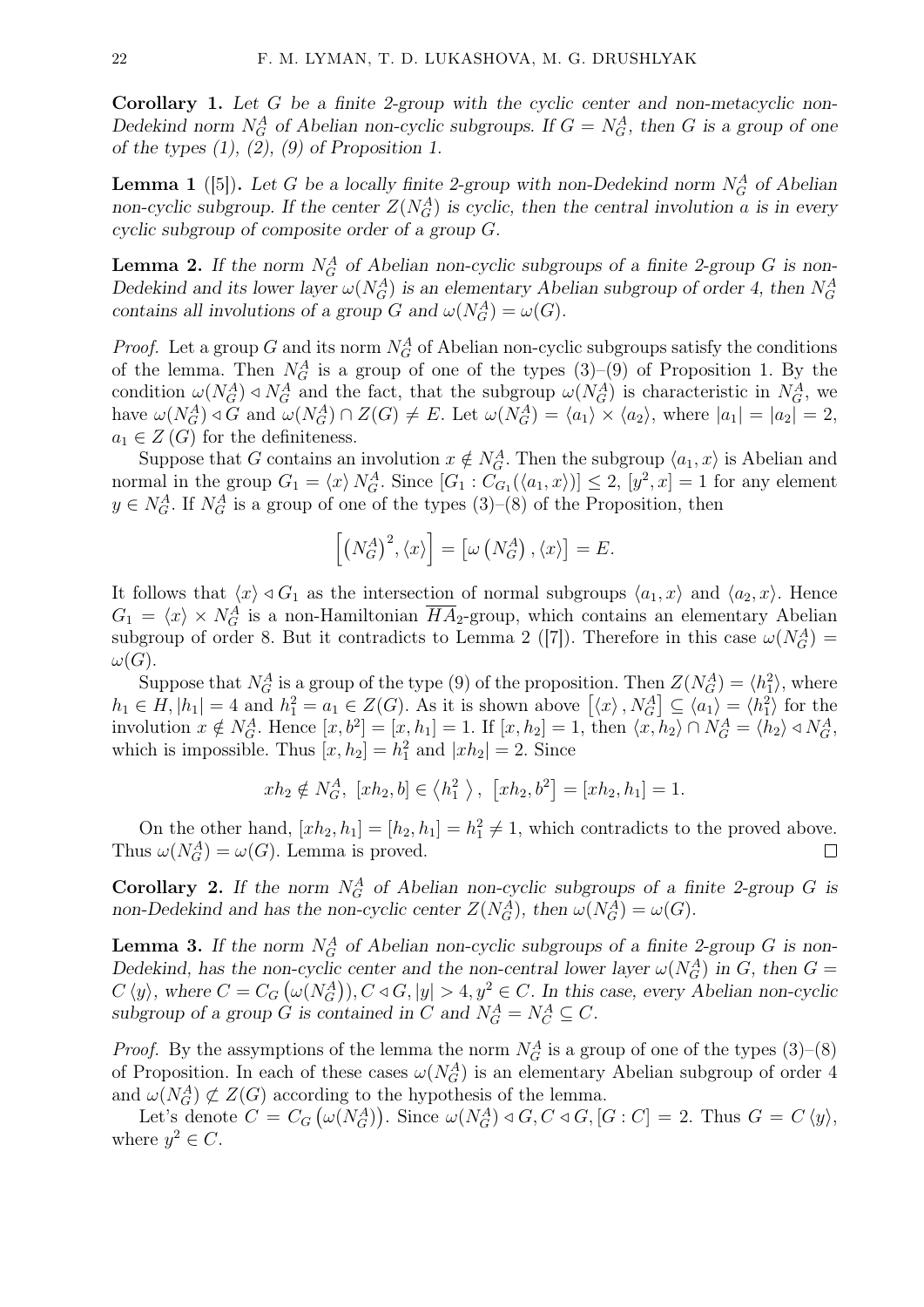Since  $\omega(N_G^A) \subseteq Z(N_G^A)$ ,  $N_G^A \subseteq C$  and  $y \notin N_G^A$ . According to Lemma 2  $\omega(N_G^A) = \omega(G)$ , so  $|y| > 2$ . Let  $|y| = 4$ , then the subgroup  $\langle y \rangle \omega(G)$  is a dihedral group of order 8. Since  $\langle y \rangle \omega(G) = \langle y, b \rangle$ ,  $|yb| = 2$ . But  $yb \in \omega(G)$  and  $y \in \omega(G)$  by such conditions, which is impossible. Thus  $|y| > 4$ . Taking into account that every Abelian non-cyclic subgroup contains  $\omega(N_G^A)$ , we conclude that it is contained in *C*. Therefore  $N_G^A = N_C^A \subseteq C$ .  $\Box$ 

**Lemma 4.** Let *G* be a finite 2-group with non-Dedekind norm  $N_G^A$  of Abelian non-cyclic *subgroups, which is a group of one of the types (3)–(7) of the proposition. Then the center Z*(*G*) *of a group G is non-cyclic.*

*Proof.* Let  $N_G^A$  be a group of one of the types which noted in the assumptions of the lemma. Then the center  $Z(N_G^A)$  of the norm  $N_G^A$  is non-cyclic. If the norm  $N_G^A$  is a group of the type (5) of the proposition, then  $\omega(N_G^A) \subseteq Z(G)$  and a group *G* has the non-cyclic center.

So we will assume that  $N_G^A$  is a group of one of the types  $(3)-(4)$  or  $(6)-(7)$ . In each of these cases  $\omega(N_G^A)$  is an elementary Abelian subgroup of order 4. Since  $\omega(N_G^A) \subseteq Z(N_G^A)$ ,  $\omega(N_G^A) = \omega(G)$  according to Lemma 2.

 $\text{Suppose } \omega(N_G^A) \not\subset Z(G) \text{ contrary to the assertion of the lemma. Then } \omega(N_G^A) \cap Z(G) \neq E$ by the condition  $\omega(N_G^A) \triangleleft G$ . Let  $\omega(N_G^A) = \langle a_1 \rangle \times \langle a_2 \rangle$ ,  $|a_1| = |a_2| = 2$ , where  $a_1 \in Z(G)$  and  $a_2 \notin Z(G)$ .

Let us denote  $C = C_G(\omega(N_G^A))$ ,  $G = C \cdot \langle y \rangle$ ,  $|y| > 4$ ,  $y^2 \in C$  by Lemma 3, C contains all Abelian non-cyclic subgroups of *G*,  $N_G^A \subseteq N_C^A$  and  $N_G^A = N_C^A$ . Since the norm  $N_C^A$  is nonmetacyclic and  $Z(C)$  is non-cyclic, C is either non-metacyclic non-Dedekind  $\overline{HA}_2$ -group by Theorem 12 ([6]) and  $C = N_C^A = N_G^A$ , or  $C = H \cdot Q$  is a product of a quaternion group *H* =  $\langle h_1, h_2 \rangle$  of order 8 and a generalized quaternion group  $Q = \langle t, q \rangle$ ,  $|t| = 2^k > 8$ ,  $t^{2^{k-1}} = q^2$ ,  $q^{-1}tq = t^{-1}$ ,  $[H, Q] \subseteq \omega(C)$  and  $N_C^A = N_G^A = \langle t^{2^{k-2}} \rangle \times H$ .

In the previous case  $N_G^A$  is a group of the type (5) of Proposition 1 and it is easy to prove that the center  $Z(G)$  of a group is non-cyclic.

Thus we will assume that  $C = N_G^A$  and  $G = N_G^A \cdot \langle y \rangle$ , where  $y^2 \in N_G^A$ . In this case  $N_G^A$ is a non-Dedekind  $\overline{HA}_2$ -group of exponent 4. So  $|y|=8$ ,  $y^4=a_1 \in Z(G)$  by Lemma 3. It is also easy to prove that the norm  $N_G^A$  contains all elements of order 4 of a group  $G$ .

Let us consider the quotient-group  $\overline{G} = G/\omega(G) \cong \overline{N_G^A} \cdot \langle \overline{y} \rangle$ ,  $\overline{y}^2 \in \overline{N_G^A}$ , where  $|\overline{y}| = 4$ . Since  $\omega(\overline{G}) = N_G^A \triangleleft \overline{G}$ ,  $|N_G^A| \ge 8$  and  $\overline{y}$  induces an automorphism of order 2 on  $\omega(\overline{G})$ , there is an involution  $\overline{z}$  such that  $\langle \overline{y} \rangle \cap \langle \overline{z} \rangle = \overline{E}$  and  $[\overline{z}, \overline{y}] = 1$  in  $\omega(\overline{G})$ . Turning to the preimages, we have  $[z, y] = a$ , where  $a \in \omega(G)$ . Since  $[z^2, y] = 1$ , we conclude that  $z^2 = a_1$ . Let  $a \in \langle a_1 \rangle$ , then  $[z, y^2] = 1$  and  $|y^2z| = 2$ . But in this case  $y^2 \in \langle z \rangle \omega(G)$  and the intersection  $\langle \overline{y} \rangle \cap \langle \overline{z} \rangle$  is non-identity in the quotient-group  $\overline{G}$ . It is a contradiction. Thus  $a \notin \langle a_1 \rangle$  and we can assume without loss of generality that  $a = a_2$ . Then  $y^{-1}zy = za_2$ ,  $[z, y^2] = z^2 = a_1$ , and  $\langle y^2, z \rangle$  is a quaternion group, that is impossible if the norm  $N_G^A$  is a group of the type (3) or (4) of Proposition 1.

Let  $N_G^A$  contains a quaternion group, i.e.  $N_G^A$  is a group of the type (4) or (7) of the proposition. Then  $G = H \cdot Q$  is a direct or a semidirect product of two quaternion groups *H* and *Q*,  $[H, Q] \subseteq Q^2$ .

Let us consider the group  $G = N_G^A \cdot \langle y \rangle$ , where  $y^2 \in N_G^A$ . So  $\langle y^2, a_2 \rangle$  is Abelian non-cyclic by the inclusion  $\omega(N_A^A)$  $G(G) \subseteq Z(N_G^A)$  and therefore  $\langle y^2, a_2 \rangle$  is a normal subgroup in *G*. The subgroup *H* and *Q*,  $[H, Q] \subseteq Q^2$ .<br> *Let* us consider the group  $G = N_G^A \cdot \langle y \rangle$ , where  $y^2 \in N_G^A$ . So  $\langle y^2, a_2 \rangle$  is Abelian non-cy<br>
the inclusion  $\omega(N_G^A) \subseteq Z(N_G^A)$  and therefore  $\langle y^2, a_2 \rangle$  is a normal subgroup in *G*. The s  $\langle a_2 \rangle \cong N_G^A \setminus \langle \tilde{y} \rangle.$ Let us consider the group  $G = N_G^A \cdot \langle y \rangle$ , where  $y^2$ <br>the inclusion  $\omega(N_G^A) \subseteq Z(N_G^A)$  and therefore  $\langle y^2, a_2 \rangle$ <br> $\widetilde{N}_G^A$  is an elementary Abelian of order 8 in the quod<br>Since  $\widetilde{y}$  induces an automorphism of or Since  $\tilde{y}$  induces an automorphism of order 2 on  $N_G^A$ , it is always possible to point involutions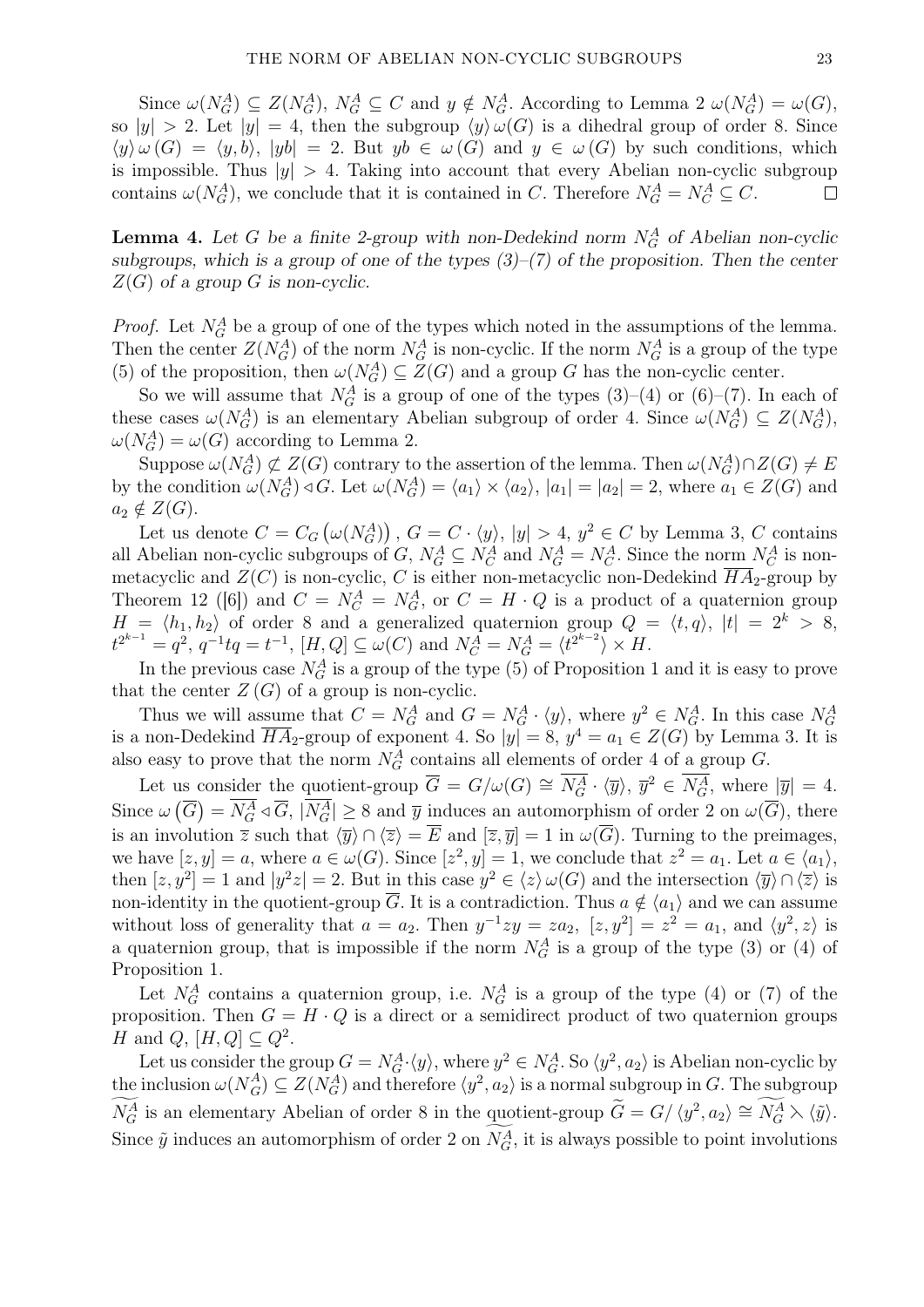24 F. M. LYMAN, T. D. LUKASHOVA, M. G. DRUSHLYAK<br> $\widetilde{z}_1, \ \widetilde{z}_2 \in \widetilde{N_G^A}$ , which are permutable with  $\tilde{y}$ . Turning to preimages we get that  $[z_i, y] = y^{2m_i} a^{s_i}$ ,  $i = 1, 2.$ 

If  $s_1 = s_2 = 1$ , then  $[z_1z_2, y] = y^{2t}$ . If  $(t, 2) = 1$ , then  $|yz_1z_2| \le 4$  and  $y \in N_G^A$  by the proved, which is impossible. Thus  $t = 2t_1$  and  $[z_1z_2, y] = y^{4t_1} \in Z(G)$ . But  $[z_1z_2, y^2] =$  $(z_1 z_2)^2$ ,  $y$  = 1 by such conditions. From the second part of the equality we have  $(z_1 z_2)^2$  =  $\widetilde{N_d}$ <br>wed<br> $,y$ ]  $a_1 = y^4$  and  $|z_1 z_2 y^2| = 2$ , which contradicts to the structure of the norm  $N_G^A$ .

Thus we can assume that at least one of numbers  $s_i = 0$ . But then  $[z_i, y] = y^{2m_i}$  and we again get the contradiction repeating the above argument. In this case  $G = C$  and  $\omega(N_G^A) \subseteq Z(G)$ .  $\Box$ 

A group, which has the norm  $N_G^A$  of one of the types  $(3)-(7)$  of the proposition, has the non-cyclic center by Lemma 4. Such groups were studied in [6]. So it remains to study the groups, in which the norm  $N_G^A$  is a group of one of the types (1), (2), (8)–(9) of the proposition.

The following example illustrates that in the case, when the norm  $N_G^A$  is a group of the type  $(8)$  of Proposition 1, the center  $Z(G)$  of a group can be cyclic.

**Example.**  $G = (\langle b \rangle \setminus H) \langle y \rangle$ , where  $|b| = 4$ ,  $H = \langle h_1, h_2 \rangle$ ,  $|h_1| = 4$ ,  $[h_1, h_2] = h_1^2 = h_2^2$ ,  $[b, h_2] = 1, y^2 = h_1, [y, h_2] = b^2 h_1^2, [y, b] = h_2.$ 

In this group all Abelian non-cyclic subgroups are contained in the group  $(\langle b \rangle \rangle H)$  and are normal in it, so it is easy to verify that  $N_G^A = (\langle b \rangle \times H)$ . Thus  $Z(G) = \langle h_1^2 \rangle$  is cyclic.

**Lemma 5.** Let *G* be a finite 2-group, the norm  $N_G^A$  of Abelian non-cyclic subgroups of which *is a group of the type (9) of Proposition 1. Then all Abelian non-cyclic subgroups are normal in G* and  $G = N_G^A$ .

*Proof.* Let  $N_G^A$  is a group of the type (9) of Proposition 1, i.e.  $N_G^A = (H \times \langle a \rangle) \langle b \rangle$ , where  $H = \langle h_1, h_2 \rangle, \, \, |h_1| = |h_2| = 4, \, |a| = 2, \, |b| = 8, \, b^2 = h_1, \, [h_2, b] = a, \, [a, b] = [h_1, \, h_2] = h_1^2 = h_2^2$ *h*<sub>2</sub><sup>2</sup>. In particular,  $\omega (N_G^A) = \langle h_1^2, a \rangle$  and  $Z (N_G^A) = \langle h_1^2 \rangle \subset Z(G)$ .

*N*<sup>*A*</sup><sub>*G*</sub> contains all elements of order 2 of a group *G* by Lemma 2 and  $\omega(N_G^A) = \omega(G)$ . Let's denote  $C = C_G(\omega(G))$ . Then  $[G: C] = 2$  and  $G = C \langle b \rangle$ ,  $b^2 \in C$ . By the proved above, the lower layer  $\omega (N_G^A)$  contains all involutions of the centralizer *C*, so the quotientgroup  $\overline{C} = C/\langle a \rangle$  contains only one involution by Lemma 1. Since  $\overline{C}$  is non-Abelian,  $\overline{C}$  is a quaternion 2-group:

$$
\overline{C} \cong \overline{Q} = \langle \overline{x}, \overline{y} \rangle, \ |\overline{x}| = 2^n \ge 4, \ |\overline{y}| = 4, \ \overline{x}^{2^{n-1}} = \overline{y}^2, \ \overline{y}^{-1} \overline{x} \overline{y} = \overline{x}^{-1}.
$$

Turning to the preimages and taking into account Lemma 2, we have that  $x^{2^{n-1}} = y^2 = 1$  $h_1^2, y^{-1}xy = x^{-1}a^m$ ,  $m \in \{0, 1\}$ . If  $m = 1$ , then  $y^{-1}xy = x^{-1}a$  and  $(xy)^2 = h_1^2a \notin \langle h_1^2 \rangle$ , which is impossible. Therefore  $m = 0$ ,  $y^{-1}xy = x^{-1}$  and  $C = Q \times \langle a \rangle$ . We can assume without loss of generality, that  $H \subseteq Q$ ,  $h_1 \in \langle x \rangle$ ,  $\langle h_2 \rangle = \langle y \rangle$ . If  $|Q| > 8$ , then  $h_2 \notin N_G(\langle a, xh_2 \rangle)$ , which is impossible, because  $h_2 \in N_G^A$ . Thus  $Q = H$ ,  $C = H \times \langle a \rangle \subset N_G^A$  and  $G = C \langle b \rangle = N_G^A$ .

**Lemma 6.** If a finite 2-group *G* has the norm  $N_G^A$  of Abelian non-cyclic subgroups, which *is a group of the type (2) of Proposition 1, then*  $G = N_G^A$ *.* 

*Proof.* Let a group *G* and its norm  $N_G^A$  satisfy the conditions of the lemma,  $N_G^A = (H \times \langle b \rangle) \times$  $\langle c \rangle$ , where  $H = \langle h_1, h_2 \rangle$ ,  $|h_1| = |h_2| = 4$ ,  $[h_1, h_2] = h_1^2 = h_2^2$ ,  $|b| = |c| = 2$ ,  $[H, \langle b \rangle] = [H, \langle c \rangle] =$  $E, [b, c] = h_1^2.$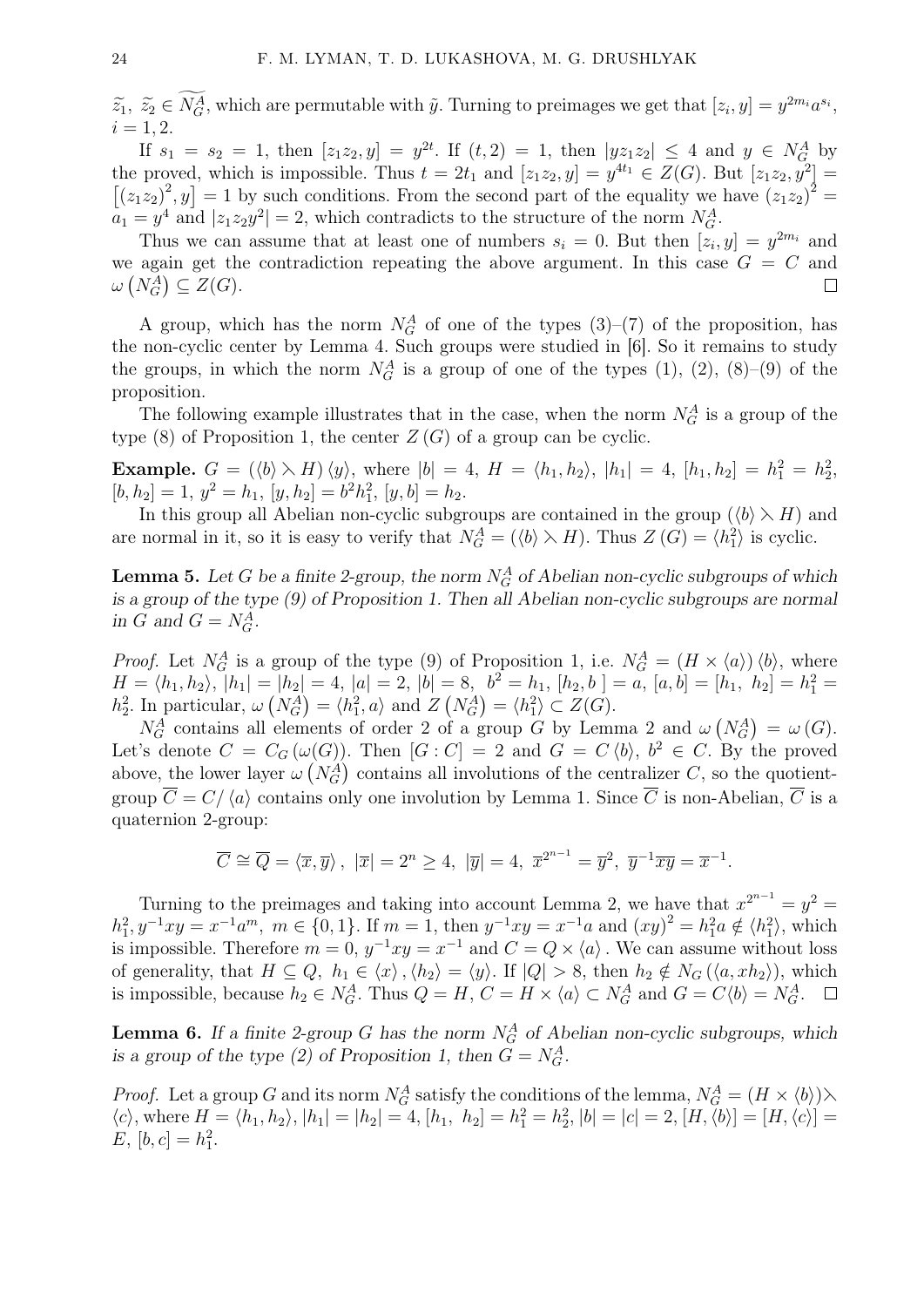Suppose that  $G \neq N_G^A$  and let us prove that  $N_G^A$  contains all involutions of a group *G*. Indeed, otherwise we have  $\langle z, h_1^2 \rangle \triangleleft G_1 = \langle z \rangle N_G^A$  for any involution  $z \in G \backslash N_G^A$ . Therefore  $[G_1: C_{G_1}(\langle z, h_1^2 \rangle)] \leq 2$  and  $G_1 \setminus \langle h_1^2 \rangle$  contains an involution  $y \neq h_1^2$ , which is permutable with *z*. So it follows  $\langle y, z \rangle \cap N_G^A = \langle y \rangle \triangleleft N_G^A$ , which is impossible. Hence all involutions of a group *G* are contained in  $N_G^A$ .

Suppose that an element *x* of order 4 exists in  $G\backslash N_G^A$ . By Lemma 1  $x^2 = h_1^2$ . Thus any element *a* of order 4 of the norm  $N_G^A$  is not permutable with *x*, otherwise  $|ax|=2$  and  $x \in N_G^A$  by the proved above. Let's denote  $G_2 = \langle x \rangle N_G^A$  and consider the quotient-group  $\overline{G_2} =$  $G_2/\langle h_1^2 \rangle$ . Since  $N_G^A$  is an elementary Abelian group of order 16, normal in  $\overline{G_2}$  and  $\overline{x}$  induces an automorphism of order 2 on  $N_G^A$ , there exist involutions  $\overline{y_1}$ ,  $\overline{y_2} \in N_G^A$ ,  $\langle \overline{y_1} \rangle \cap \langle \overline{y_2} \rangle = \overline{E}$ , which are permutable with  $\bar{x}$ . Turning to the preimages we will have  $[x, y_i] \in \langle h_1^2 \rangle$ ,  $i = 1, 2$ . It is easy to prove that the group  $\langle y_1, y_2 \rangle$  contains an involution  $y \neq h_1^2$ , which is permutable with *x*. Then  $\langle x, y \rangle \triangleleft G_2$  as an Abelian non-cyclic subgroup and  $G'_2 \subseteq \langle x, y \rangle \cap N_G^A = \langle y, h_1^2 \rangle$ .

Let *t* be an arbitrary non-central involution of  $N_G^A$ , which differs from *y*. Let us put  $[x, t] = y^m h_1^{2k}, \quad m, k \in \{0, 1\}.$  Then  $[x, t^2] = h_1^{2m}$ . On the other hand,  $[x, t^2] = 1$ , therefore It is easy to<br>with x. Then<br>Let t be<br> $[x,t] = y^m h_1^2$ <br> $m = 0$  and  $\begin{bmatrix} \end{bmatrix}$  $\langle x \rangle$ ,  $N_G^A$   $\subseteq$   $\langle h_1^2 \rangle$ . However in this case the group  $G_2$  will contain an involution, which does not belong to  $N_G^A$ , that contradicts to the proved above. Therefore  $N_G^A$  contains all elements of order 4 of a group *G*.

According to the assumption  $G \neq N_G^A$ , we conclude that there is an element  $x \in G \backslash N_G^A$ ,  $|x| = 8$ . Since  $x^2 \in N_G^A$ ,  $|x^2| = 4$  and all cyclic subgroups of order 4 are normal in  $N_G^A$ ,  $\langle x^2 \rangle \triangleleft G_3 = \langle x \rangle N^A_G$  $G$ . Let us consider the quotient-group  $\overline{G_3} = G_2 / \langle x^2 \rangle$ . Since  $N_G^A$  is a normal elementary Abelian group of order 8 and  $\bar{x}$  induces an automorphism of order 2 on it, there exist involutions  $\overline{y_1}$ ,  $\overline{y_2} \in N_G^A$ ,  $\langle \overline{y_1} \rangle \cap \langle \overline{y_2} \rangle = \overline{E}$ , which are permutable with  $\overline{x}$ . Turning to the preimages we get  $[x, y_i] \in \langle x^2 \rangle$ ,  $i = 1, 2$ . It is easy to verify that  $[x, y_i] \in \langle h_1^2 \rangle$  and the group  $\langle x^2, y_1, y_2 \rangle$  contains an involution *y*, which is permutable with *x*. Then  $\langle x, y \rangle \triangleleft G_3$  as Abelian non-cyclic subgroup and  $G'_3 \subseteq \langle x, y \rangle \cap N_G^A = \langle y, x^2 \rangle$ .

Let  $[x, t] = x^{2m}y^k$ , where *t* is an arbitrary non-central involution of  $N_G^A$ , which differs from *y*. Since  $N_G^A$  contains all elements of order 4,  $[x, t] \in \langle h_1^2 \rangle$  by the condition  $[x, t^2] = 1$ . But then  $[x^2, t] = 1$  and  $x^2 \in Z(G_3)$ , that is impossible, because the norm  $N_G^A$  does not contain non-central elements of order 4. This contradiction proves that  $G = N_G^A$ .  $\Box$ 

#### 3. The main results.

**Theorem 1.** *Finite 2-groups with non-metacyclic non-Dedekind norm*  $N_G^A$  of Abelian non*cyclic subgroups and the cyclic center are groups of the following types:*

- *1. G* is a non-metacyclic non-Hamiltonian  $\overline{HA_2}$ -group with a cyclic center,  $G = N_G^A$ ;
- 2.  $G = (\langle x \rangle \rangle \langle b \rangle) \rangle \langle c \rangle$ ,  $|x| = 2^n, n > 3$ ,  $|b| = |c| = 2$ ,  $[x, c] = x^{\pm 2^{n-2}}b$ ,  $[b, c] = [x, b] =$  $x^{2^{n-1}}$ ,  $N_G^A = (\langle x^2 \rangle \times \langle b \rangle) \times \langle c \rangle$ ;
- 3.  $G = (\langle x \rangle \times \langle b \rangle) \rangle \langle c \rangle \rangle \langle d \rangle$ ,  $|x| = 2^n, n > 2$ ,  $|b| = |c| = |d| = 2$ ,  $[x, c] = [x, b] =$ 1,  $[b, c] = [c, d] = [b, d] = x^{2^{n-1}}, d^{-1}x d = x^{-1}, N_G^A = (\langle x^{2^{n-2}} \rangle \times \langle b \rangle) \times \langle c \rangle$
- 4.  $G = (\langle c \rangle \setminus H) \langle y \rangle, H = \langle h_1, h_2 \rangle, |h_1| = |h_2| = 4, h_1^2 = h_2^2 = [h_1, h_2], |c| = 4, [c, h_1] = c^2,$  $[c, h_2] = 1, y^2 = h_1, [y, h_2] = c^2 h_1^2, [y, c] = h_2^{\pm 1}, N_G^A = \langle c \rangle \setminus H$ .

*Proof.* Let a group *G* and its norm of Abelian non-cyclic subgroups satisfy the conditions of Theorem. If  $G = N_G^A$ , then according to Corollary 1 *G* is a group of the type (1) of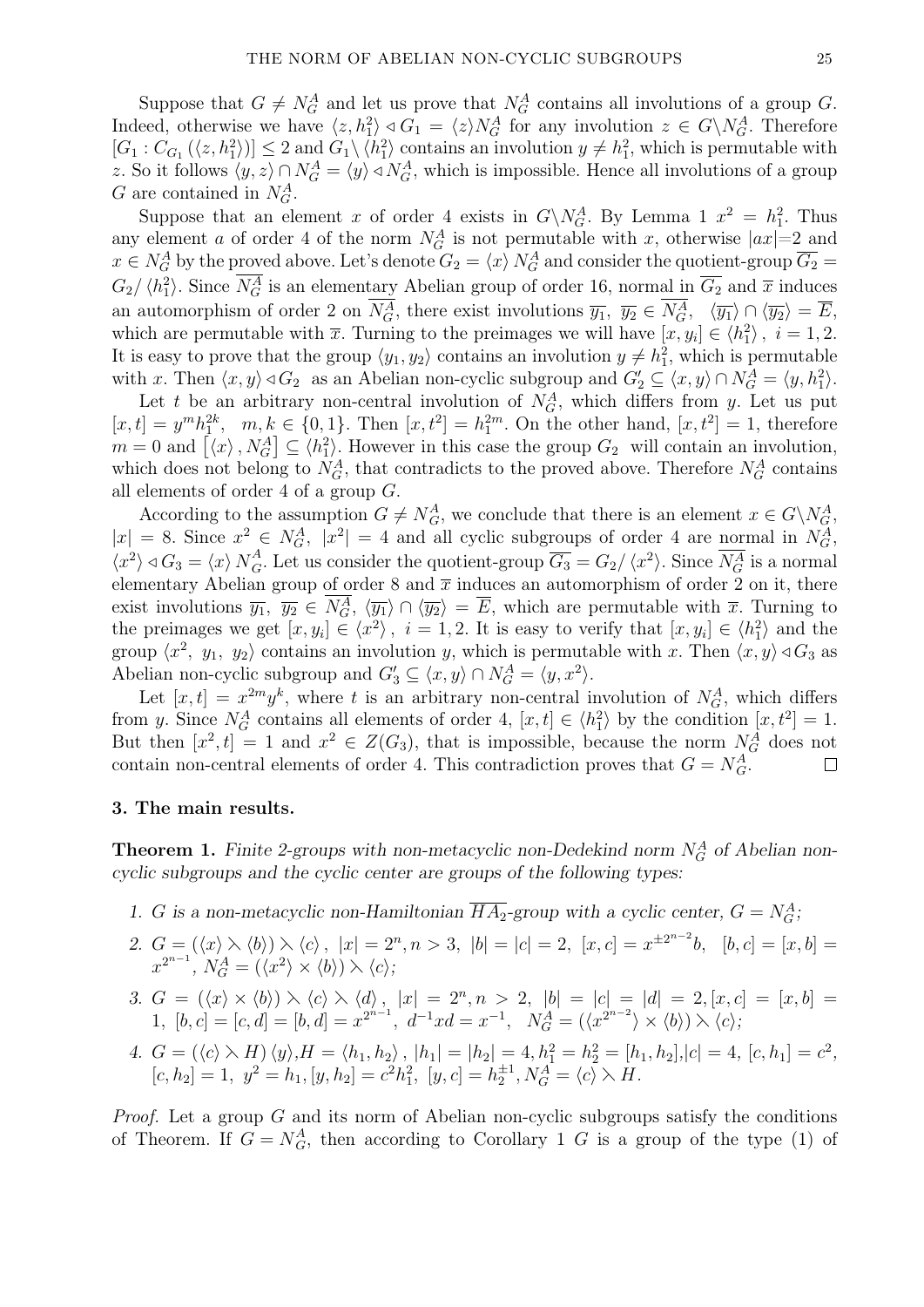Theorem 1. Therefore we will assume that  $G \neq N_G^A$ . Since *G* has the cyclic center and non-Dedekind norm  $N_G^A$ , the norm  $N_G^A$  is a group of one of the types (1) or (8) of Proposition 1 by Lemmas 4–6.

We will continue the proof of Theorem 1 in the following lemmas.

**Lemma 7.** If a finite 2-group *G* has a non-Dedekind norm  $N_G^A \neq G$ , which is a group of the *type (1) of Proposition, then G is a group of one of the types (2) or (3) of Theorem 1.*

*Proof.* Let  $G \neq N_G^A$  and  $N_G^A = (\langle a \rangle \times \langle b \rangle) \wedge \langle c \rangle$ , where  $|a| = 2^n, n \geq 2$ ,  $|b| = |c| = 2$ ,  $[a, c] =$  $[a, b] = 1, [b, c] = a^{2^{n-1}}$ . Since  $N_G^A \triangleleft G$ , the intersection  $\overline{N_G^A} \cap Z(\overline{G}) \neq \overline{E}$  in the quotientgroup  $\overline{G} = G/\langle a \rangle$ . We can assume without loss of generality that  $\overline{b} \in Z(\overline{G})$ . Then  $\langle a, b \rangle \triangleleft$  $G, \omega(\langle a, b \rangle) = \langle a^{2^{n-1}}, b \rangle \triangleleft G.$ 

Let us denote  $C = C_G(\langle a^{2^{n-1}}, b \rangle)$ . Then  $C \triangleleft G$ ,  $[G : C] = 2$  and  $G = C \setminus \langle c \rangle$ , where  $b \in N_G^A$ ,  $|c| = 2$ . By Lemma 1 the quotient-group  $\overline{C} = C/\langle a \rangle$  has only one involution and  $\overline{C}$  is a cyclic group or a generalized quaternion group.

Let  $\overline{C}$  be cyclic, then its full preimage  $C = \langle x \rangle \times \langle b \rangle$  is Abelian and  $[x, c] \in C \cap N_G^A = \langle a, b \rangle$ . Let's put  $[x, c] = a^m b^k$ . If  $|[x, c]| = 2$ , then  $G' \subset \langle a^2 \rangle$  and  $G$  is a  $\overline{HA_2}$ -group contrary to the assumption. Thus  $|[x, c]| > 2$ . If  $|a| = 4$ , then  $[x, c] = a^{\pm 1}b$  by the condition  $[x, c^2] = 1$ , so  $(xc)^2 \in Z(G)$  and  $|x| \leq 8$ . So  $x^2 = a^{\pm 1}b$ . However,  $c \notin N_G(\langle a^2 \rangle \times \langle xbc \rangle)$  by such conditions, i.e.  $c \notin N_G^A$ , which is impossible.

Let  $|a| > 4$ , then  $m = 2^{n-2}m_1$ , where  $(m_1, 2) = 1$ ,  $(k, 2) = 1$ . Thus  $[x, c] = a^{\pm 2^{n-2}}b$ ,  $(xc)^2 = x^2 a^{\pm 2^{n-2}} b$  and  $(xc)^2 \in Z(G)$ . Since  $Z(G) = \langle a \rangle, |x| > |a|$ , we can consider that  $(xc)^2 = a$ . Let's denote  $xc = y$ . Then  $|y| = 2^{n+1}$ ,  $[y, b] = y^{2^n}$ ,  $[y, c] = y^{\pm 2^{n-1}}b$  and  $G =$  $(\langle y \rangle \rangle \langle b \rangle) \rangle \langle c \rangle$  is a group of the type (2) of Theorem 1.

Let  $\overline{C}$  be a generalized quaternion group  $\overline{C} = \langle \overline{h_1}, \overline{h_2} \rangle$ , where  $|\overline{h_1}| = 2^n$ ,  $n \geq 2$ ,  $|\overline{h_2}| = 4$ ,  $\overline{h_1}^{2^{n-1}} = \overline{h_2}^2$ ,  $\overline{h_2}^{-1} \overline{h_1 h_2} = \overline{h_1}^{-1}$ . Let  $h_1$  and  $h_2$  denote the preimages of elements  $\overline{h_1}$  and  $\overline{h_2}$ respectively. Since the center  $Z(G)$  is cyclic, then  $h_1^{2^{n-1}} = h_2^2 = a^{2^{n-1}}$ ,  $h_2^{-1}h_1h_2 = h_1^{-1}b^m$ ,  $m \in \{0, 1\}$  by Lemma 1. If  $m \neq 0$ , then  $(h_1 h_2)^2 = h_2^2 b = a^{2^{n-1}} b$ , which contradicts to Lemma 1. Thus  $m = 0, C = H \times \langle b \rangle, H = \langle h_1, h_2 \rangle$  is a generalized quaternion group. We also note that  $\langle a \rangle \subseteq \langle h_1 \rangle$  by the condition  $\langle a \rangle \triangleleft G$ .

Since  $[h_2, c] \in \langle h_2, b \rangle \cap \langle b, c \rangle = \langle a^{2^{n-1}}, b \rangle$  and  $[h_2, c^2] = 1$ , we conclude that  $[h_2, c] \in \langle a^{2^{n-1}} \rangle$ . Then one of the elements  $h_2c$  or  $h_2bc$  will be of order 2, and hence one of the subgroups normalize these subgroups, which is possible only if  $|a| = 4$ .

 $\langle h_2c, a^{2^{n-1}} \rangle$  or  $\langle h_2bc, a^{2^{n-1}} \rangle$  is elementary Abelian. Since  $\langle a \rangle \subseteq N_G^A$ , the element a has to<br>normalize these subgroups, which is possible only if  $|a| = 4$ .<br>Based on the fact that  $\langle h_1h_2 \rangle \times \langle b \rangle$  is an A Based on the fact that  $\langle h_1 h_2 \rangle \times \langle b \rangle$  is an Abelian non-cyclic subgroup, we have  $[h_1 h_2, c] \in$  $(\langle h_1h_2\rangle \times \langle b\rangle) \cap N_G^A = \langle a^2, b\rangle$ . It is easy to prove that  $[h_1h_2, c] \in \langle a^2\rangle$  by Lemma 1. It also follows that  $[h_1, c] \in \langle a^2 \rangle$ . Thus  $[H, N_G^A] = \langle a^2 \rangle$ .

Let's denote  $B = \langle b, c \rangle$ . Since *B* is a 2-generated non-Abelian subgroup and the commutant  $[B, G] \subseteq \langle a^2 \rangle$  is of order 2,  $G = BC_G(B)$  by [9]. We can assume without loss of generality that  $H = C_G(B)$ . If  $|H| = 8$ , then *G* is a  $\overline{HA_2}$ -group, which contradicts to the assumption. So  $|H| > 8$  and *G* is a group of the type (3) of Theorem 1.  $\Box$ 

**Lemma 8.** If a finite 2-group *G* has the norm  $N_G^A \neq G$  which is a group of the type (8) of *Proposition, then G is a group of the type (4) of Theorem 1.*

*Proof.* Let  $N_G^A$  be a group of the type (8) of Proposition:  $N_{G_1}^A = \langle c \rangle \setminus H$ , where  $H = \langle h_1, h_2 \rangle$ ,  $|h_1| = |h_2| = 4, h_1^2 = h_2^2 = [h_1, h_2], |c| = 2<sup>n</sup> > 2, [c, h_1] = c^{2^{n-1}}, [c, h_2] = 1.$ 

 $\Box$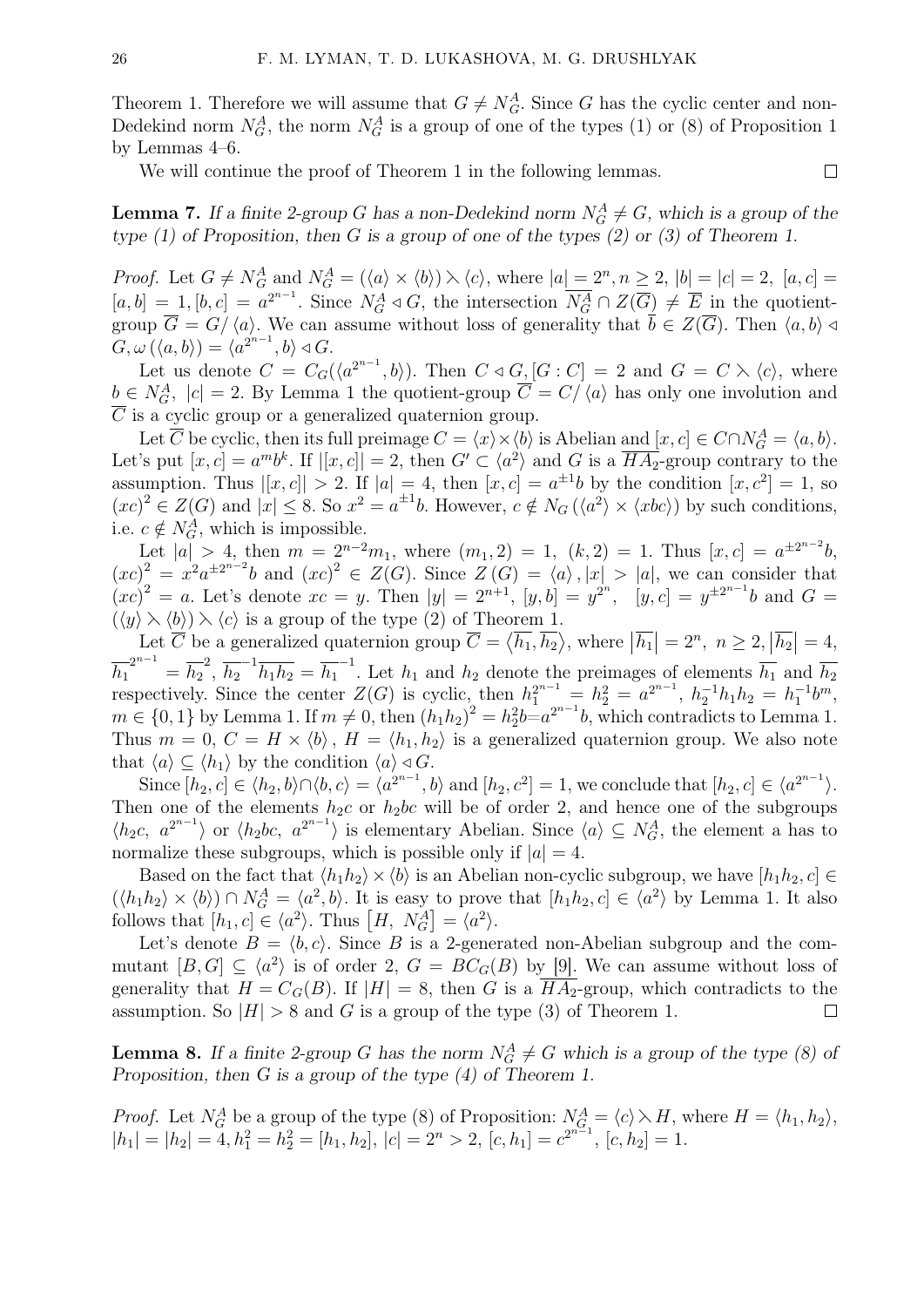Suppose that  $N_G^A \neq G$ . Since  $\omega(N_G^A) \subset Z(N_G^A)$  and  $\omega(N_G^A) \not\subset Z(G)$ ,  $\omega(G) = \omega(N_G^A)$ ,  $G = C \langle y \rangle$ , where  $C = C_G \left( \omega \left( N_G^A \right) \right) \triangleleft G, y^2 \in C, |y| > 4$  by Lemmas 2 and 3. The group *C* contains all Abelian non-cyclic subgroups of a group *G*, so  $N_G^A \subseteq N_C^A \subseteq C$ . Thus *C* is a 2-group which has a norm of Abelian non-cyclic subgroups of the type  $(8)$  of Proposition and a non-cyclic center. We conclude that *C* is a  $\overline{HA_2}$ -group and  $C = N_G^A = \langle c \rangle \rangle H$  by the results of [6]. Thus  $G = C \langle y \rangle = (\langle c \rangle \rangle H) \langle y \rangle, |y| > 4, y^2 \in C$ .

Let  $|y| = 2^k$ . Since  $y \notin C$ ,  $\omega(G) \cap \langle y \rangle \subseteq Z(G)$ . Let's denote  $\langle a_1 \rangle = \omega(G) \cap \langle y \rangle$  and consider the quotient-group  $\overline{G} = G/\omega(G) \cong \overline{C} \langle \overline{y} \rangle$ . Since the lower layer  $\omega(\overline{C})$  is an elementary Abelian subgroup of order 8 and  $\omega(\overline{C}) \triangleleft \overline{G}$ , we conclude that  $\omega(\overline{C})$  contains an involution  $\overline{z}$  such that  $[\overline{z}, \overline{y}] = \overline{1}$ ,  $\langle \overline{z} \rangle \cap \langle \overline{y} \rangle = \overline{E}$ . Turning to the preimages we put  $[z, y] = a$ , where  $|a| = 4$ ,  $a \in \omega(G)$ . Then  $[z^2, y] = 1$  and  $z^2 = a_1 \in Z(G)$ . If  $a \in Z(G)$ , then  $[z, y^2] = 1$ ,  $|y^{2^{k-2}}z| = 2$ , which is impossible, because the elements of the order 4 of *N<sub>G</sub>* do not have such property. Thus  $a \notin Z(G)$  and  $[z, y^2] = a_1$ . It follows that  $\langle z, y^2 \rangle$  is a quaternion group and  $|y| = 8$ .

If  $|c| > 4$ , then  $a_1 = c^{2^{n-1}} \in Z(G)$  and  $c^{2^{n-1}} \in \langle z, y^2 \rangle$ . But any quaternion group in  $N_G^A$ does not contain  $c^{2^{n-1}}$ . This means that  $|c| = 4$ ,  $c^2 \notin Z(G)$  and  $a_1 = h_1^2 \in \langle z, y^2 \rangle$ . Taking into account the structure of the quaternion subgroups in  $N_G^A$ , we have  $\langle z, y^2 \rangle = \langle h_2 c^{2m}, h_1 h_2^l c^s \rangle$ .<br>Suppose t account the structure of the quaternion subgroups in  $N_G^A$ , we have  $\langle z, y^2 \rangle = \langle h_2 c^{2m}, h_1 h_2^l c^s \rangle$ .

Suppose that  $\langle y^2 \rangle \triangleleft G$ . Then we can assume that  $y^2 = h_2 c^{2m}$ ,  $z = h_1 h_2^l c^s$ . Let's consider the quotient-group

$$
\check{G} = G / \left\langle y^2 \right\rangle \cong \left( \left\langle \check{c} \right\rangle \right. \left\langle \left\langle \check{h_1} \right\rangle \right) \right. \left\langle \left\langle \check{y} \right\rangle \right.
$$

Since  $\langle \check{c} \rangle$  is a characteristic subgroup in  $\check{N}_G^A$ ,  $\langle \check{c} \rangle \triangleleft \check{G}$  and  $[\check{c}, \check{y}] \in \langle \check{c}^2 \rangle$ . Turning to the preimages we have  $[c, y] = c^{2r}y^{2i}$ . So  $[c^2, y] = h_2^{2i} \neq 1$  and  $i \equiv 1 \pmod{2}$ . It is easy to verify that in this case  $|cy| \leq 4$ , which contradicts to the proved. ⟩ $\mathcal{L}_{\mathcal{L}}$ 

Thus  $\langle y^2 \rangle \nless G$ . Then we can assume that  $y^2 = h_1 h_2^l c^s$  and  $z = h_2 c^{2m}$  respectively. Let's consider the quotient-group *v*ed.<br> *µ*<sup>2</sup> =<br>  $\langle \overline{c} \rangle \times \langle$ 

$$
\overline{G} = G/\omega(G) \cong (\langle \overline{c} \rangle \times \langle \overline{h_1} \rangle \times \langle \overline{h_2} \rangle) \langle \overline{y} \rangle.
$$

Without loss of generality  $\langle \overline{y} \rangle \cap \overline{N}_G^A = \langle \overline{h_1} \rangle$  $\langle \overline{a} \rangle \times \langle \overline{h_1} \rangle \times \langle \overline{h_2} \rangle) \langle \overline{y} \rangle.$ <br>and  $\overline{z} = \overline{h_2}$ . Then  $[\overline{y}, \overline{z}] = [\overline{y}, \overline{h_2}] = \overline{1}$  according to the choice of  $\overline{z}$ . We get  $[\langle \overline{y} \rangle, \overline{N}_G^A] \subseteq \overline{N}_G^A \cap \langle \overline{y}, \overline{h_2} \rangle = \langle \overline{y}^2, \overline{h_2} \rangle = \overline{H}$  by the condition  $\langle \overline{y}, \overline{h_2} \rangle \triangleleft \overline{G}$ . Thus  $[y, h_2] = c^{2l} h_1^{2s}$  and  $[y, c] = c^{2l_1} h_1^m h_2^m$ <sup>r</sup><sub>2</sub>. We have  $l \not\equiv 0 \pmod{2}$  by the first equality and the condition  $[y, c^2] \neq 1$ . We have  $m \equiv 0 \pmod{2}$  and  $r \not\equiv 0 \pmod{2}$  by the second equality and the condition  $[y, c^2] \neq 1$ . Thus  $[y, h_2] = c^2 h_1^{2s}$  and  $[y, c] = c^{2l} h_2^{\pm 1}$ . Further  $l_1 \equiv s \pmod{2}$ , because  $[y^2, c] = c^2$ .

We can assume without loss of generality that *G* is a group of the type  $G = C \langle y \rangle =$  $(\langle c \rangle \times H) \langle y \rangle$ , where

$$
H = \langle h_1, h_2 \rangle, |h_1| = |h_2| = 4, \quad h_1^2 = h_2^2 = [h_1, h_2], \ |c| = 4,
$$
  

$$
[c, h_1] = c^2, \ [c, h_2] = 1, \ y^2 = h_1, \ [y, h_2] = c^2 h_1^2, [y, c] = h_2^{\pm 1}.
$$

In this group all Abelian non-cyclic subgroups are contained in  $\langle c \rangle \times H$  and normalized by this subgroup. At the same time  $y \notin N_G^A$ , because  $y \notin N_G(\langle c, h_1^2 \rangle)$ .  $\Box$ 

Corollary 3. *Every finite 2-group G with the cyclic center and non-Dedekind non-metacyclic* norm  $N_G^A$  is a cyclic or metacyclic extension of this norm.